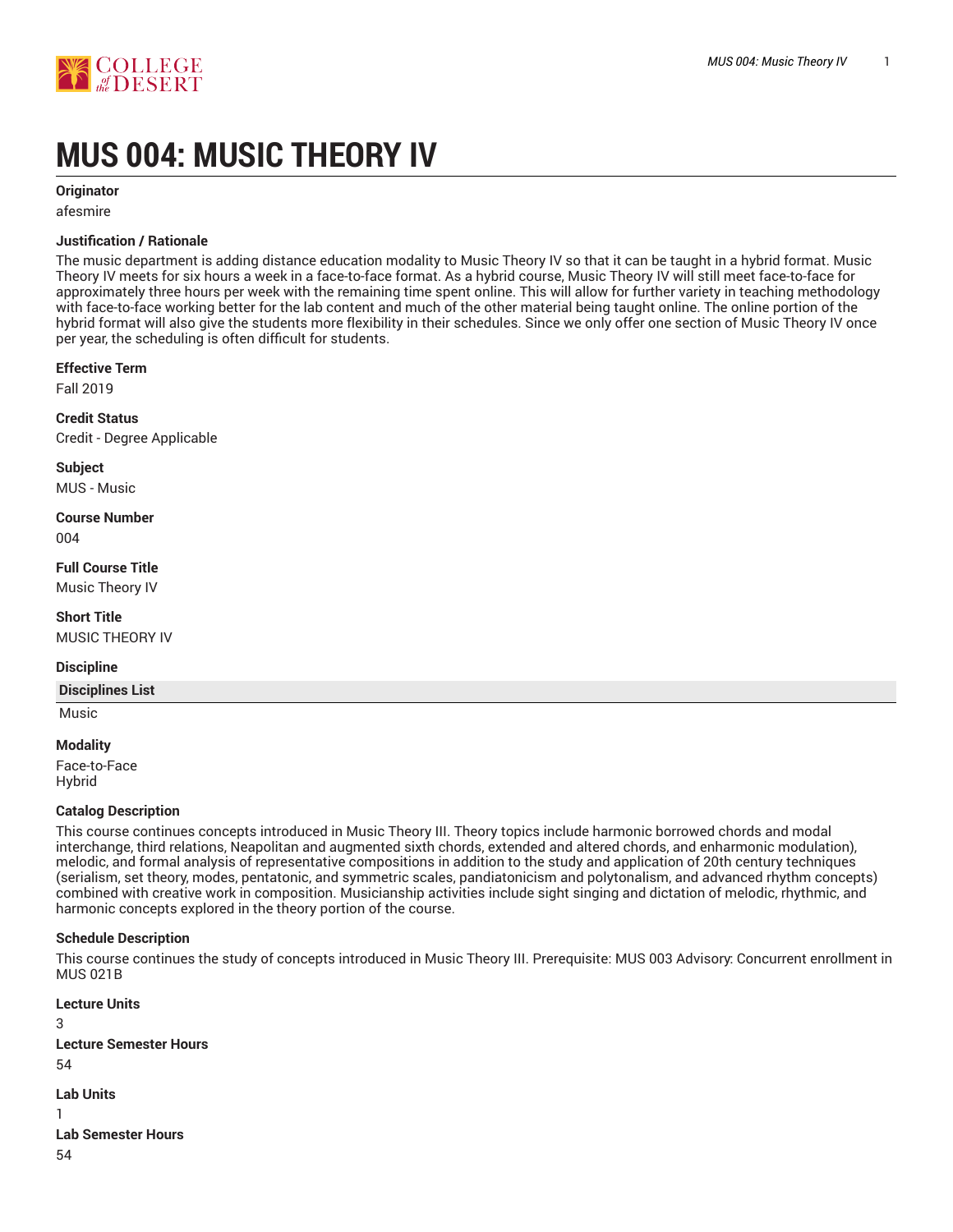

**In-class Hours** 108

**Out-of-class Hours** 108

**Total Course Units**

4 **Total Semester Hours** 216

**Prerequisite Course(s)** MUS 003 Advisory: Concurrent enrollment in MUS 021B

# **Required Text and Other Instructional Materials**

**Resource Type** Book

**Formatting Style** APA

**Author** Berkowitz, S., Fontrier, G.,

**Title** A new approach to sight singing

**Edition**

7

**City** New York

**Publisher** W. W. Norton

**Year** 2017

**College Level** Yes

**ISBN #** 0393284913

**Resource Type** Book

**Formatting Style** APA

**Author** Kostaka, S., Payne, Dorothy

**Title** Tonal harmony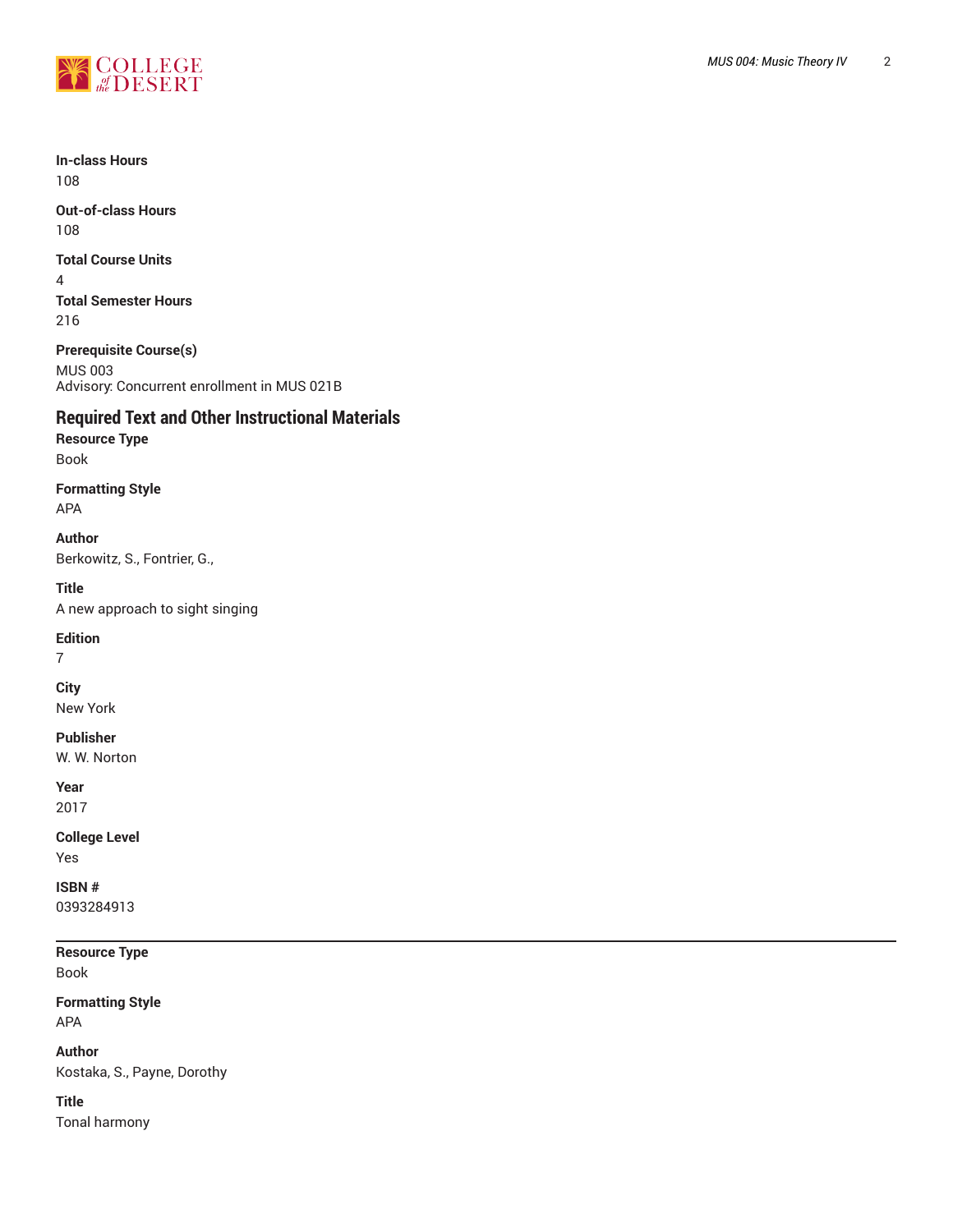

#### **Edition**

8

**City** Columbus, OH

#### **Publisher**

McGraw-Hill

**Year** 2017

**College Level**

Yes

**Flesch-Kincaid Level**

12

**ISBN #**

978-1259447099

## **Class Size Maximum**

 $25$ 

## **Entrance Skills**

Students will demonstrate the ability to voice chord progressions using diatonic, secondary dominant and leading-tone, borrowed/ modal interchange, Neapolitan, and augmented sixth chords and chromatic modulations.

## **Prerequisite Course Objectives**

MUS 003-demonstrate the ability to voice chord progressions using diatonic, secondary dominant and leading-tone, borrowed/modal interchange, Neapolitan, and augmented sixth chords and chromatic modulations. MUS 021B-Demonstrate knowledge of music notation theory:a.treble bass clefs, names of notes, key time signatures, primary triads in C through 4 sharps 4 flats. b. Demonstrate playing of intermediate piano music.

#### **Entrance Skills**

Students will demonstrate the ability to analyze and compose music using form (sonata, rondo, binary, ternary, etc.), harmony (secondary dominant and leading-tone, borrowed/modal interchange, Neapolitan, and augmented sixth chords as well as enharmonic modulations), and melody.

## **Prerequisite Course Objectives**

MUS 003-demonstrate the ability to analyze and compose music using form (sonata, rondo, binary, ternary, etc.), harmony (secondary dominant and leading-tone, borrowed/modal interchange, Neapolitan, and augmented sixth chords as well as chromatic modulations), and melody.

#### **Entrance Skills**

Students will demonstrate the ability to compose and analyze music using roman numerals, figured bass symbols, chord symbols, and designations for non-chord tones.

#### **Prerequisite Course Objectives**

MUS 003-demonstrate the ability to compose and analyze music using roman numerals, figured bass symbols, chord symbols, and designations for non-chord tones.

#### **Entrance Skills**

Students will demonstrate the ability to respond correctly in writing to melodic and rhythmic dictation that includes tonal melodies in major and minor keys using chromatic alterations, modulations to closely related keys, and rhythms that include triplets, duplets, and syncopation in simple and compound time.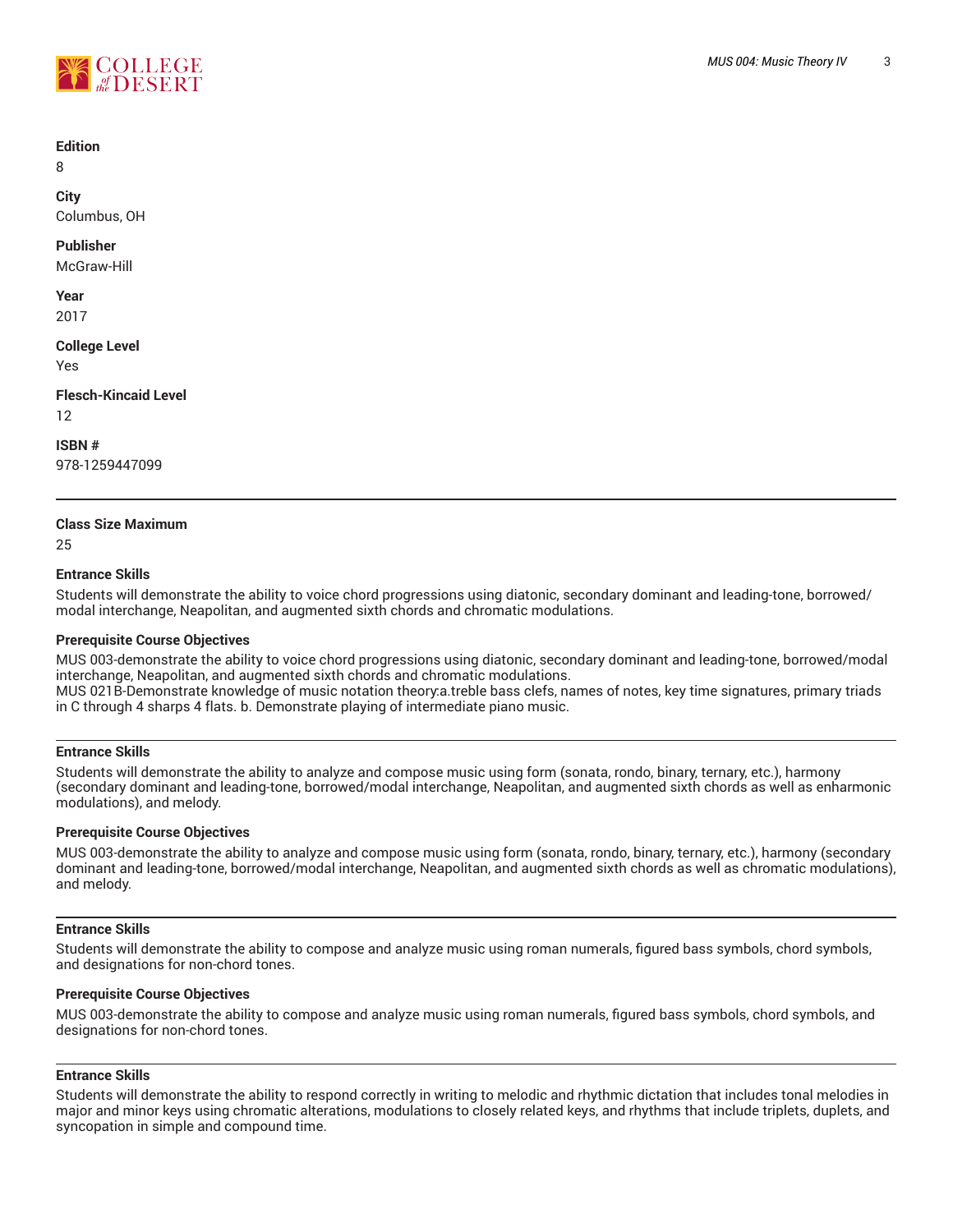

#### **Prerequisite Course Objectives**

MUS 003-demonstrate the ability to respond correctly in writing to melodic and rhythmic dictation that includes tonal melodies in major and minor keys using chromatic alterations, modulations to closely related keys, and rhythms that include triplets, duplets, and syncopation in simple and compound time.

#### **Entrance Skills**

Students will demonstrate the ability to respond correctly in writing to four-part harmonic dictation (providing soprano, bass, and harmonic analysis) that uses secondary dominants and modulations to closely related keys.

#### **Prerequisite Course Objectives**

MUS 003-demonstrate the ability to respond correctly in writing to four-part harmonic dictation (providing soprano, bass, and harmonic analysis) that uses secondary dominants and modulations to closely related keys.

#### **Entrance Skills**

Students will demonstrate the ability to sight sing tonal melodies in major and minor keys using chromatic alterations, modulations to closely related keys, and rhythms that include triplets, duplets, and syncopation in simple and compound time.

#### **Prerequisite Course Objectives**

MUS 003-demonstrate the ability to respond correctly in writing to melodic and rhythmic dictation that includes tonal melodies in major and minor keys using chromatic alterations, modulations to closely related keys, and rhythms that include triplets, duplets, and syncopation in simple and compound time.

#### **Entrance Skills**

Students will demonstrate the ability to sing diatonic chord progressions in major and minor keys using moveable Do solfege and Curwin hand signs

#### **Prerequisite Course Objectives**

MUS 003-demonstrate the ability to sing diatonic chord progressions in major and minor keys using moveable Do solfege and Curwin hand signs.

#### **Entrance Skills**

Students will demonstrate the ability to sight sing melodies using moveable Do solfege and Curwin hand signs in major and minor keys that exhibit basic use of chromaticism

#### **Prerequisite Course Objectives**

MUS 003-demonstrate the ability to sight sing melodies using moveable Do solfege and Curwin hand signs in major and minor keys that exhibit basic use of chromaticism.

#### **Entrance Skills**

Students will demonstrate the ability to perform two part exercises by singing one voice while playing the other on the keyboard or using Curwin hand signs.

#### **Prerequisite Course Objectives**

MUS 003-demonstrate the ability to perform two part exercises by singing one voice while playing the other on the keyboard or using Curwin hand signs.

#### **Course Content**

- Borrowed chords and modal interchange
- Third relations
- Neapolitan and augmented-sixth chords
- Extended harmony  $(9^{th}, 11^{th})$ , and  $13^{th}$ chords)
- Altered dominants
- Enharmonic modulation
- Modality, pentatonic, symmetric scales (whole tone and octatonic), and pandiatonicism
- Serialism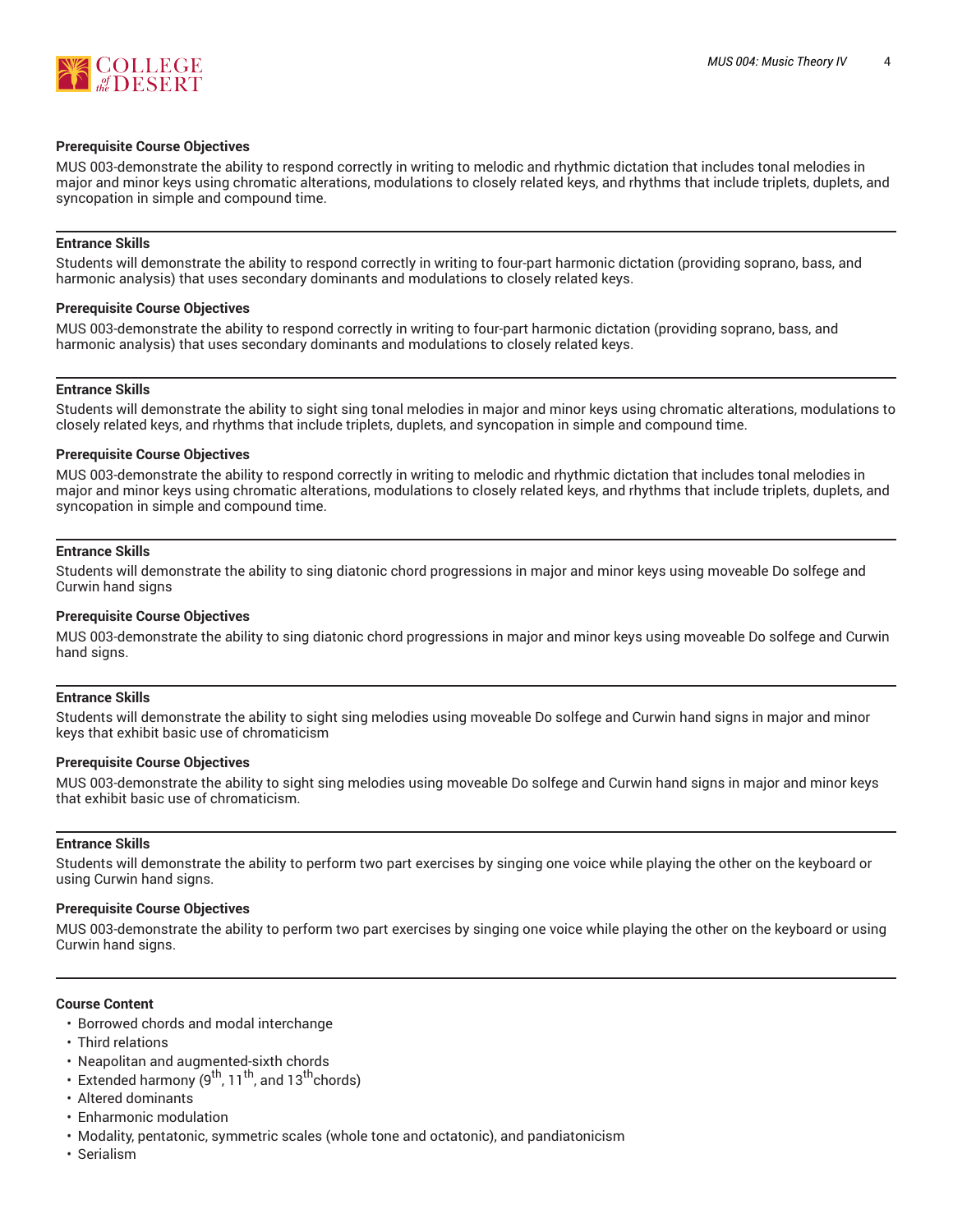

- Set theory
- Odd and mixed meter and metric modulation

#### **Lab Content**

- Sight singing and dictation of advanced chromatic melodies including modulations to distantly-related keys
- Harmonic dictation including secondary dominants and leading tone chords, modal interchange, Neapolitan and augmented 6 thchords, extended and altered chords, and modulations to distantly related keys
- Aural identification and sight singing of the diatonic modes: Ionian, Dorian, Phrygian, Lydian, Mixolydian, Aeolian, and Locrian
- Aural identification and sight singing of pentatonic and symmetric scales
- Dictation of chord progressions in the diatonic modes
- Sight singing and dictation of pitch sets, tone rows, and post-tonal melodies
- Performance of melodies featuring irregular beat divisions and polyrhythms and/or in asymmetrical or mixed meters
- Performance and dictation of rhythms featuring irregular beat divisions, polyrhythms, and odd and mixed meters
- Sight singing and performance of music in multiple parts

#### **Course Objectives**

|             | <b>Objectives</b>                                                                                                                                                                                                                                                                                                                                          |
|-------------|------------------------------------------------------------------------------------------------------------------------------------------------------------------------------------------------------------------------------------------------------------------------------------------------------------------------------------------------------------|
| Objective 1 | demonstrate the ability to voice chord progressions using borrowed, Neapolitan, augmented sixth, third relations,<br>extended harmony, and altered dominant chords as well as enharmonic modulations.                                                                                                                                                      |
| Objective 2 | demonstrate the ability to analyze and compose music using borrowed, Neapolitan, augmented sixth, third relations,<br>extended harmony, and altered dominant chords as well as enharmonic modulations.                                                                                                                                                     |
| Objective 3 | demonstrate the ability to analyze and compose music using 20th century techniques including modality, pentatonic<br>and symmetric scales, tone rows, set theory, pandiatonicism, polytonalism, and mixed and odd meter.                                                                                                                                   |
| Objective 4 | demonstrate the ability to analyze their compositions and the compositions of established composers using roman<br>numerals, figured bass symbols, chord symbols, designations for non-chord tones, set theory, and tone row matrices.                                                                                                                     |
| Objective 5 | demonstrate the ability to respond correctly in writing to melodic and rhythmic dictation that includes tonal melodies<br>in major and minor keys using all possible chromatic alterations and modulations to distantly related keys, and modal<br>and post-tonal melodies that use rhythms that include irregular beat division and odd and mixed meters. |
| Objective 6 | demonstrate the ability to respond correctly in writing to four-part harmonic dictation (providing soprano, bass, and<br>harmonic analysis) that uses Neapolitan, augmented sixth, borrowed chords, extended and altered chords, and modal<br>progressions as well as modulations to distantly related keys.                                               |
| Objective 7 | demonstrate the ability to sight sing rhythmic exercises and melodies in major and minor keys using all chromatic<br>alterations, modulations to distantly related keys, and modality and atonality that use rhythms that include irregular<br>beat division and odd and mixed meters.                                                                     |
| Objective 8 | demonstrate the ability to sing chromatic chord progressions in major and minor keys and the diatonic modes using<br>moveable Do solfege and Curwin hand signs.                                                                                                                                                                                            |
| Objective 9 | demonstrate the ability to perform two part exercises by singing one voice while playing the other on the keyboard or<br>using Curwin hand signs.                                                                                                                                                                                                          |

#### **Student Learning Outcomes**

|           | Upon satisfactory completion of this course, students will be able to:                         |
|-----------|------------------------------------------------------------------------------------------------|
| Outcome 1 | Analyze elements of music from the late Romantic and 20th/21st centuries.                      |
| Outcome 2 | Create a musical composition common to the music of the late Romantic and 20th/21st centuries. |
| Outcome 3 | Perform musical pieces through the use of singing and clapping.                                |

#### **Methods of Instruction**

| <b>Method</b>                      | Please provide a description or examples of how each instructional<br>method will be used in this course. |
|------------------------------------|-----------------------------------------------------------------------------------------------------------|
| Demonstration, Repetition/Practice | Aural dictation of atonal melodies using major and minor seconds.                                         |
| Collaborative/Team                 | Group analysis projects                                                                                   |
| Activity                           | Performance of various rhythm examples in odd and mixed meters.                                           |
| Lecture                            | Presentation of written music theory concepts such as extended<br>harmony and serialism.                  |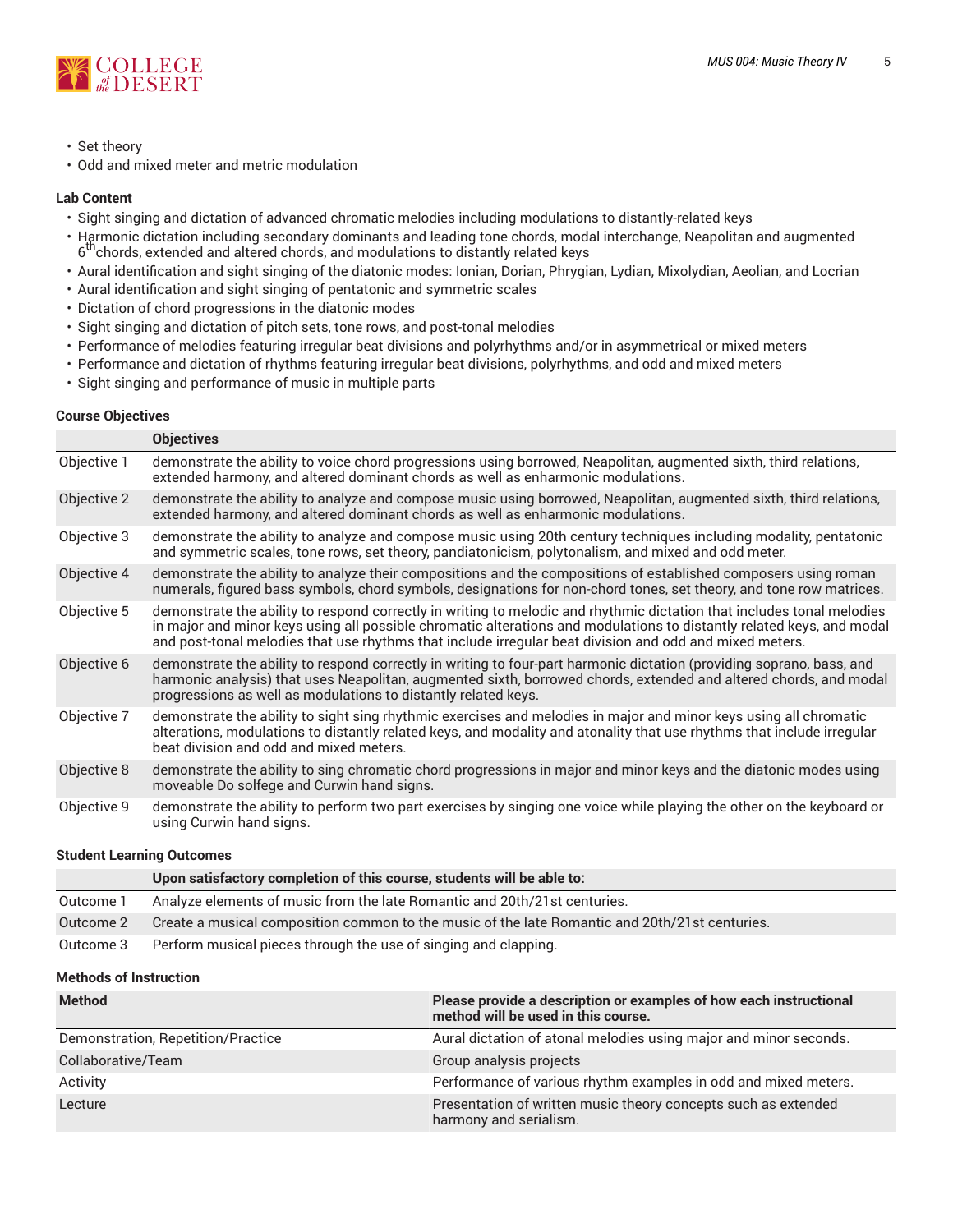

| <b>Discussion</b>                      | Discussions relating music theory concepts to the work of composers<br>from the 20th/21st centuries.   |                           |
|----------------------------------------|--------------------------------------------------------------------------------------------------------|---------------------------|
| <b>Methods of Evaluation</b>           |                                                                                                        |                           |
| <b>Method</b>                          | Please provide a description or examples of how<br>each evaluation method will be used in this course. | <b>Type of Assignment</b> |
| Product/project development evaluation | Composition projects using 20th century<br>compositional devises (modes, serial, mixed and odd         | In and Out of Class       |

|                                | meter, etc.).                                                        |                     |
|--------------------------------|----------------------------------------------------------------------|---------------------|
| Other                          | Correctly analyzing musical examples.                                | In and Out of Class |
| Other                          | Correctly notating dictation                                         | In and Out of Class |
| Oral and practical examination | Accurately singing pitches and rhythms of sight<br>singing examples. | In and Out of Class |

#### **Assignments**

#### **Other In-class Assignments**

- 1. Harmonic, melodic, and formal analysis
- 2. Compositions
- 3. Dictation
- 4. Transcriptions
- 5. Chorale style writing assignments
- 6. Sight singing assignments
- 7. Midterm exam
- 8. Final exam

#### **Other Out-of-class Assignments**

- 1. Harmonic, melodic, and formal analysis
- 2. Compositions
- 3. Chorale style writing assignments
- 4. Sight singing assignments

#### **Grade Methods**

Letter Grade Only

## **Distance Education Checklist**

**Include the percentage of online and on-campus instruction you anticipate.**

| Online %    |  |  |  |
|-------------|--|--|--|
| 50          |  |  |  |
| On-campus % |  |  |  |
| 50          |  |  |  |

## **Instructional Materials and Resources**

#### If you use any other technologies in addition to the college LMS, what other technologies will you use and how are you ensuring **student data security?**

YouTube will be used for students to submit sight singing performance videos. The students will submit links to their "unlisted" videos. Saving their videos as "unlisted" ensures that only someone with the URL can find a video.

#### **If used, explain how specific materials and resources outside the LMS will be used to enhance student learning.**

Lecture videos will be linked to Canvas through YouTube or 3Cmedia. The lecture videos present some of the course content.

## **Effective Student/Faculty Contact**

Which of the following methods of regular, timely, and effective student/faculty contact will be used in this course?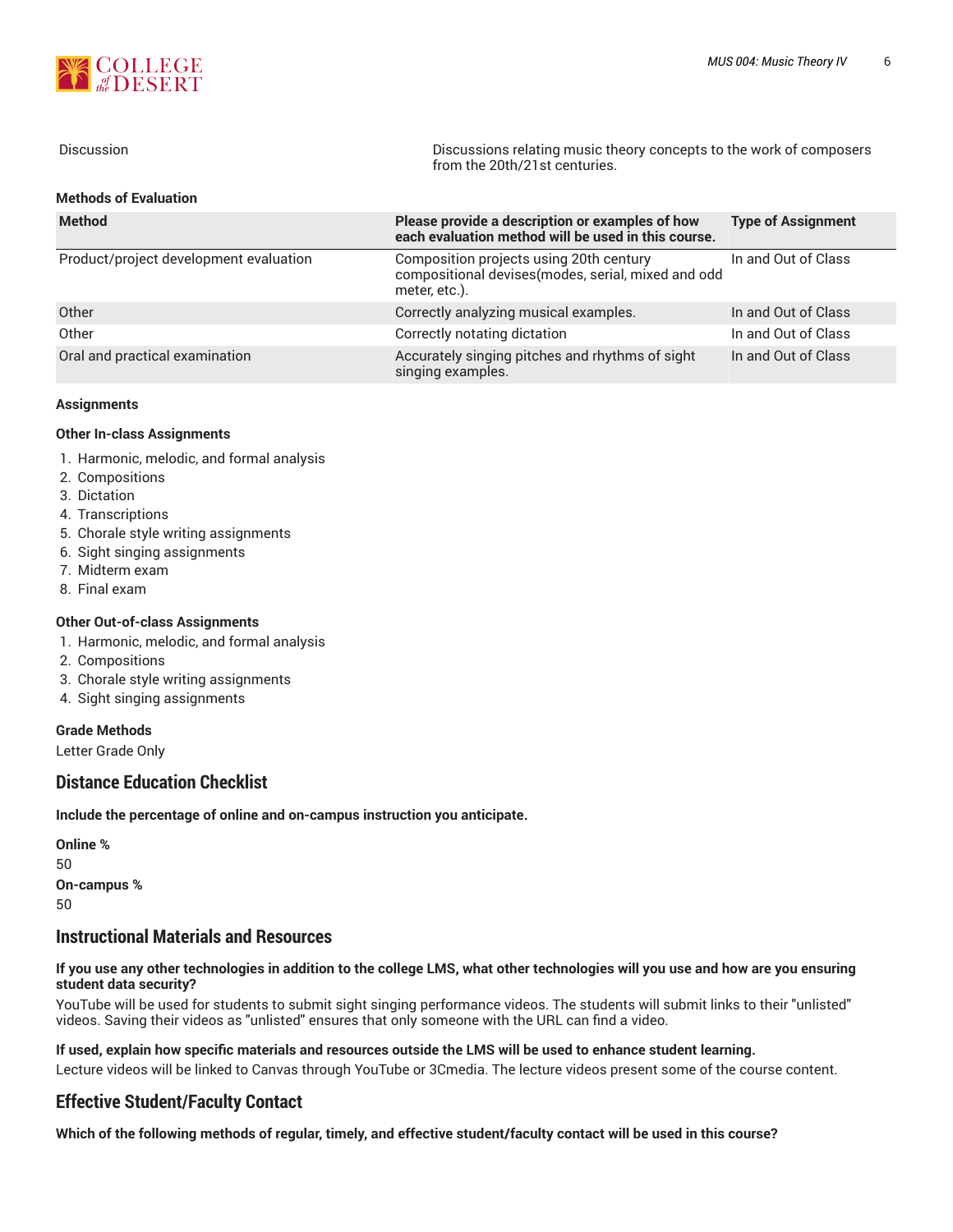

#### **Within Course Management System:**

Timely feedback and return of student work as specified in the syllabus Discussion forums with substantive instructor participation Chat room/instant messaging Regular virtual office hours Private messages Online quizzes and examinations Video or audio feedback Weekly announcements

#### **External to Course Management System:**

Direct e-mail Posted audio/video (including YouTube, 3cmediasolutions, etc.)

#### **For hybrid courses:**

Scheduled Face-to-Face group or individual meetings Orientation, study, and/or review sessions

#### Briefly discuss how the selected strategies above will be used to maintain Regular Effective Contact in the course.

Students will receive weekly announcements when new course material is available. The instructor will respond to all student messages within 24 hours. Assignments will all be graded within a week of submission and will include written or video feedback. Virtual office hours will be held on a regular basis. When appropriate, the instructor will respond to student discussion forum posts.

#### **Online Course Enrollment**

**Maximum enrollment for online sections of this course** 25

## **Other Information**

## **Comparable Transfer Course Information**

**University System** UC **Campus** UC Los Angeles

**Course Number** MUS120A **Course Title**

Music Theory IV

# **University System**

CSU **Campus** CSU San Bernardino

**Course Number** MUS 322 **Course Title** Music Theory IV

# **MIS Course Data**

**CIP Code** 50.0901 - Music, General.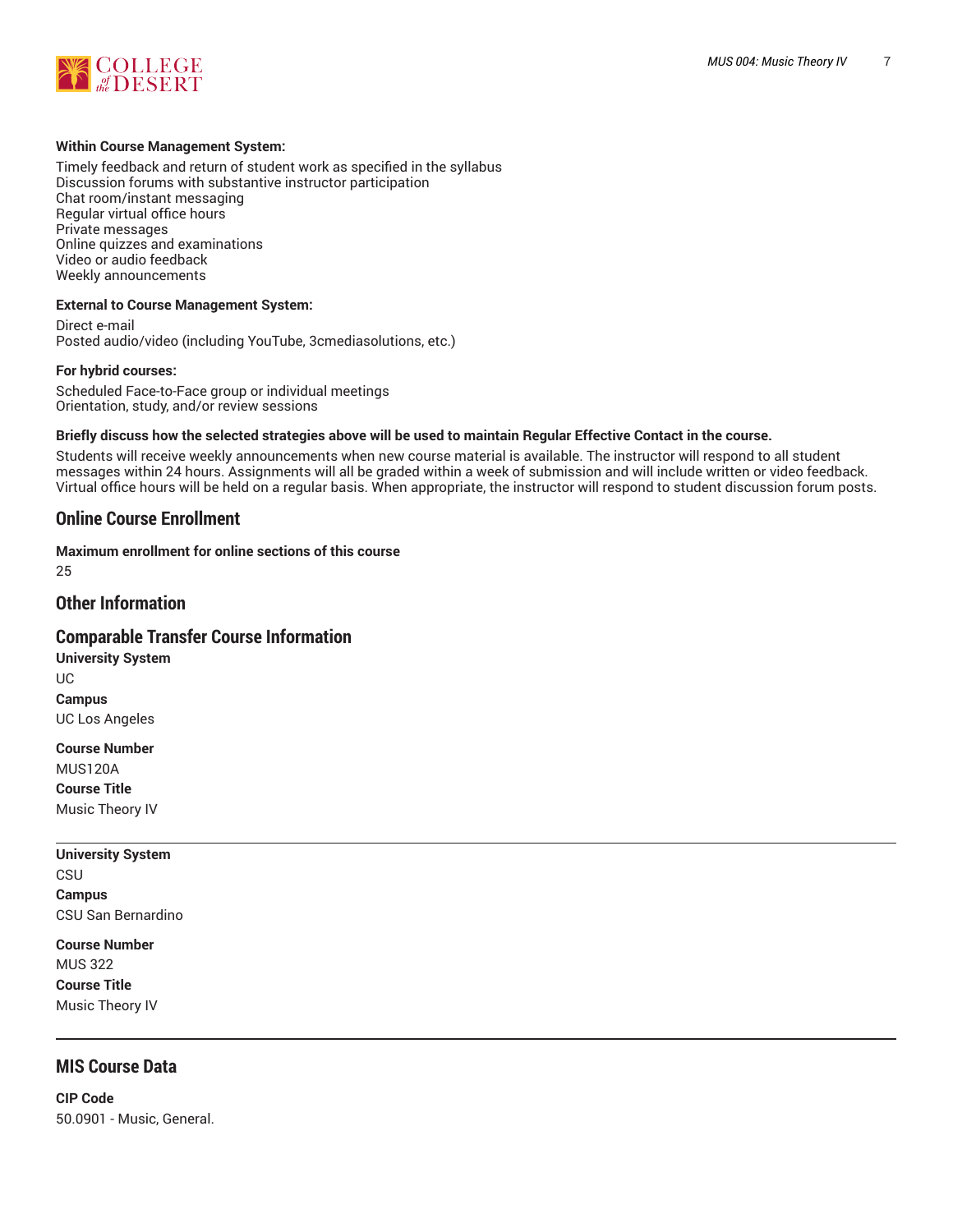

**T O P C o d e** 100400 - Music

**SAM Code** E - Non-Occupational

**Basic Skills Status** Not Basic Skills

**Prior College Level** Not applicable

**Cooperative W o r k E x p e r i e n c e** Not a Coop Course

**Course Classification Status** Credit Course

**Approved Special Class** Not special class

**Noncredit Catego r y** Not Applicable, Credit Course ,

**Funding Agency Category** Not Applicable

**Program Status** Program Applica ble

**T r a n s f e r S t a t u s** Transferable to both UC and CSU

**C-ID** MUS 150,155

**Allow Audit** No

**Repeatability** No

**Materials Fee** No

**Ad d i t i o n a l F e e s ?** No

## **Approvals**

**Curriculum Committee Approval Date** 12/4/2018

Academic Senate Approval Date 2/14/2019

Board of Trustees Approval Date 3/15/2019

**Course Control Number** CCC000534635